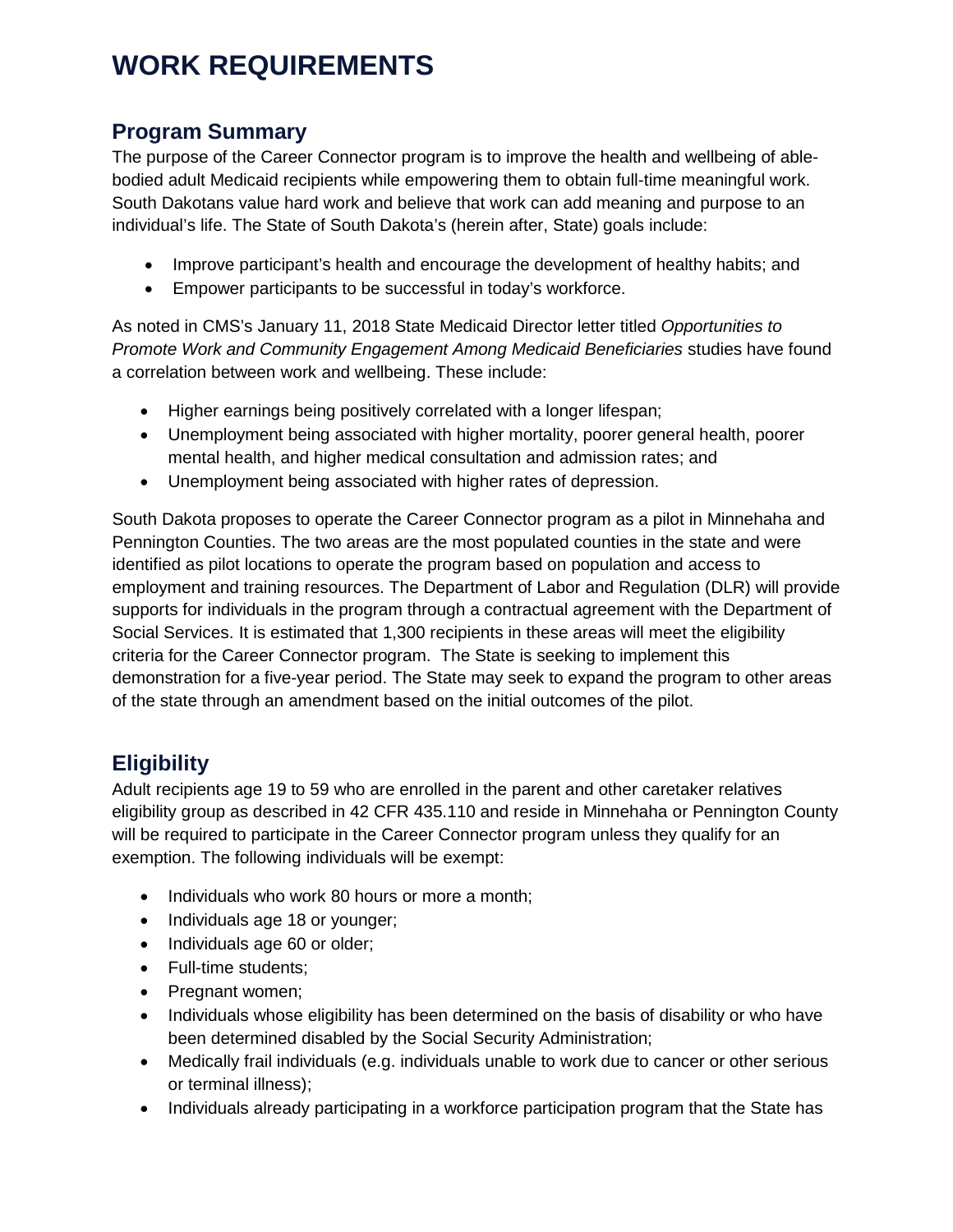determined meets the objectives of the Career Connector program (e.g. SNAP, TANF or unemployment insurance);

- Parents of dependent children under one year old living in the parent's residence; and
- Primary caregivers of elderly or disabled individuals living in the caretaker's residence.

The Department of Social Services (DSS), Division of Economic Assistance will determine whether a recipient is eligible for the Career Connector program. Recipients will be assessed for participation in the program at the time of their initial South Dakota Medicaid application. Individuals currently enrolled in South Dakota Medicaid will be assessed for participation at their next eligibility review. Exempt individuals may elect to participate in the program on a voluntary basis. Individuals participating on a voluntary basis will not be subject to the non-compliance remedies described in this application.

Consistent with current eligibility standards Career Connector participants will be eligible for Transitional Medical Benefits (TMB) if their income exceeds the income limit. TMB provides full Medicaid coverage for individuals who lose eligibility due to an increase in earnings for twelve calendar months.

## **Program Details**

The Career Connector program is focused on the intertwined objectives of improving lives by helping individuals find meaningful work and improving the health and wellbeing of the individual. The key components of these objectives are an individualized employment and training plan and promoting healthy living. In addition, the Career Connector program will offer a pathway from Medicaid to private health insurance coverage through premium assistance. The demonstration will not affect or modify other components of the State's current Medicaid program other than as described in this application. The demonstration will have no effect on the State's CHIP program.

#### **Promoting Work**

The objective of the program is for an individual to obtain meaningful work. Meaningful work is considered a job in one of the participant's desired fields of employment commensurate with their qualifications and abilities. Participants must meet minimum training and/or work requirements. To meet the requirements of the program participants must either work at least 80 hours per month or achieve monthly milestones in their individualized plan. South Dakota will continue to work with individuals once they have met the requirements of the program until the individual:

- **Works 120 hours or more a month; or**
- Has an income of at least 150 percent of the Federal Poverty Level; or
- **EXELOSES** Medicaid eligibility and chooses to no longer pursue the objectives of their individualized plan.

Recipient enrolled in the Career Connector program will be notified by DSS. Newly enrolled recipients will be provided a three month period from their initial application month before they are required to begin achieving monthly milestones in their individualized plan. Individuals may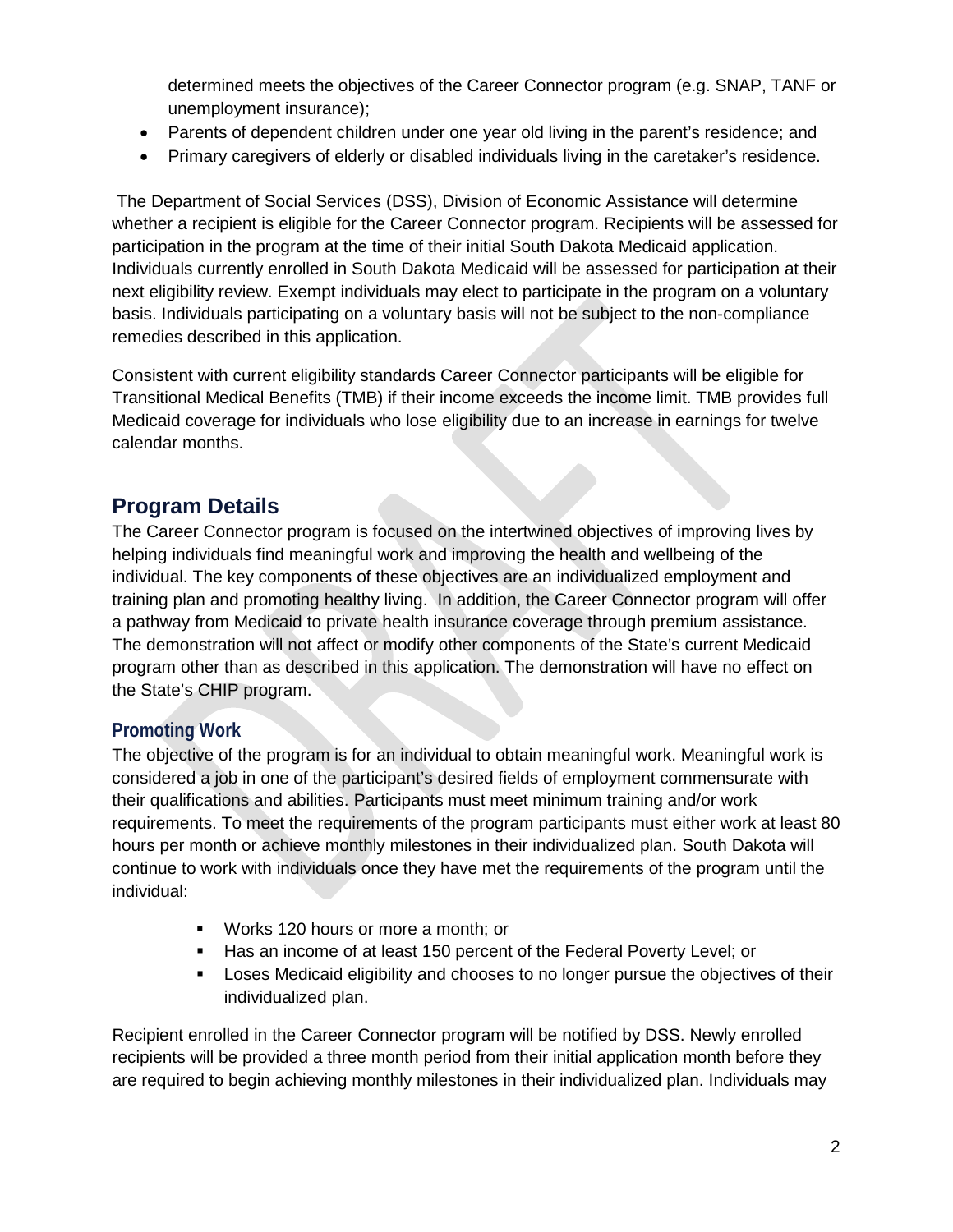meet with a DLR employment specialist at any point during the three month period to begin an initial employment assessment and creation of an individualized employment and training plan.

DSS will connect all program participants with a case manager. The case manager will aid participants to help ensure their success in the Career Connector program. Case managers' activities may include, but are not limited to, the following:

- Connecting individuals to support services;
- Promoting preventative health services available through Medicaid coverage; and
- Reminding individuals of important Career Connector program elements.

The program will follow the same process for all eligible individuals:



DLR will be responsible for the conducting the employment assessment, identifying the integrated resource team, developing the employment and training plan, identifying monthly milestones, tracking achievement of monthly milestones, and tracking/verifying hours worked.

The individualized employment and training plan may include, but is not limited to:

- English as a second language;
- Health insurance literacy courses;
- Financial literacy courses;
- Disease management courses;
- Other healthy living courses;
- Treatment for chronic or behavioral health conditions;
- High school equivalency education;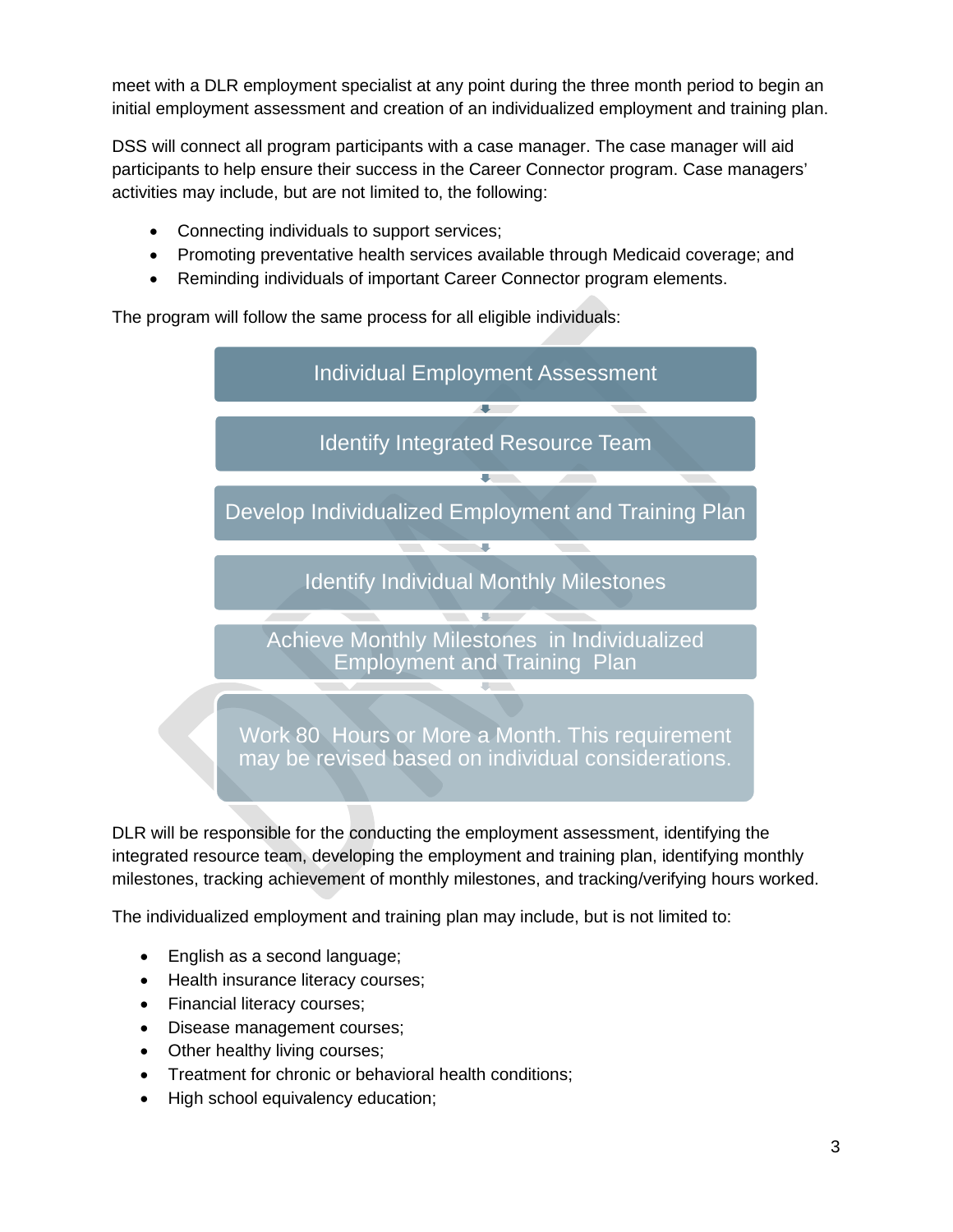- Post-secondary education and training;
- Volunteer work;
- Resume writing and soft skills training; or
- Job search.

The components of the employment and training plan may be provided by DLR or by other entities.

#### **Non-compliance**

Participants must meet the requirements in the Promoting Work section. Non-compliance with requirements will be handled in the following manner:

| <b>Instance</b>                        | <b>Remedy</b>                                    |
|----------------------------------------|--------------------------------------------------|
| First month of non-compliance          | Participant must contact a DLR employment        |
|                                        | specialist within 30 days of the first notice of |
|                                        | non-compliance to establish a corrective         |
|                                        | action plan.                                     |
| Second month of non-compliance         | Participant must contact a DLR employment        |
|                                        | specialist within 30 days of the second notice   |
|                                        | of non-compliance to establish a corrective      |
|                                        | action plan. DSS is notified of non-compliance.  |
| Third month of non-compliance          | Participant is sent 10 day timely notice of      |
|                                        | closure of his or her Medicaid eligibility.      |
| Additional instances of non-compliance | Participant is sent 10 day timely notice of      |
|                                        | closure of his or her Medicaid eligibility.      |

DSS's Division of Economic Assistance will determine if a participant's non-compliance results in closure of his or her Medicaid eligibility. Closure of the participant's Medicaid eligibility will not affect the eligibility of a child, spouse, or other household member that is not required to participate. An individual who loses eligibility due to non-compliance may work with DLR to take corrective action within 30 days of coverage closure to reinstate coverage. Reinstatement of coverage will be determined by DSS. Failure to obtain reinstatement during this 30 day period will result in a 90-day ineligibility period of the participant's Medicaid coverage.

Prior to disenrollment due to non-compliance, a participant may request a "good cause" exemption. The circumstance constituting good cause must have occurred during the month for which the participant is seeking a good cause exemption. Recognized good cause exemptions include, but are not limited to, the following verified circumstances:

- The participant has a family member in the home with a disability under federal disability rights laws and was unable to meet the requirement for reasons related to acting as the short-term caretaker of that family member;
- The participant experiences a hospitalization or serious illness or has an immediate family member who lives in the home with the participant that experiences a hospitalization or serious illness;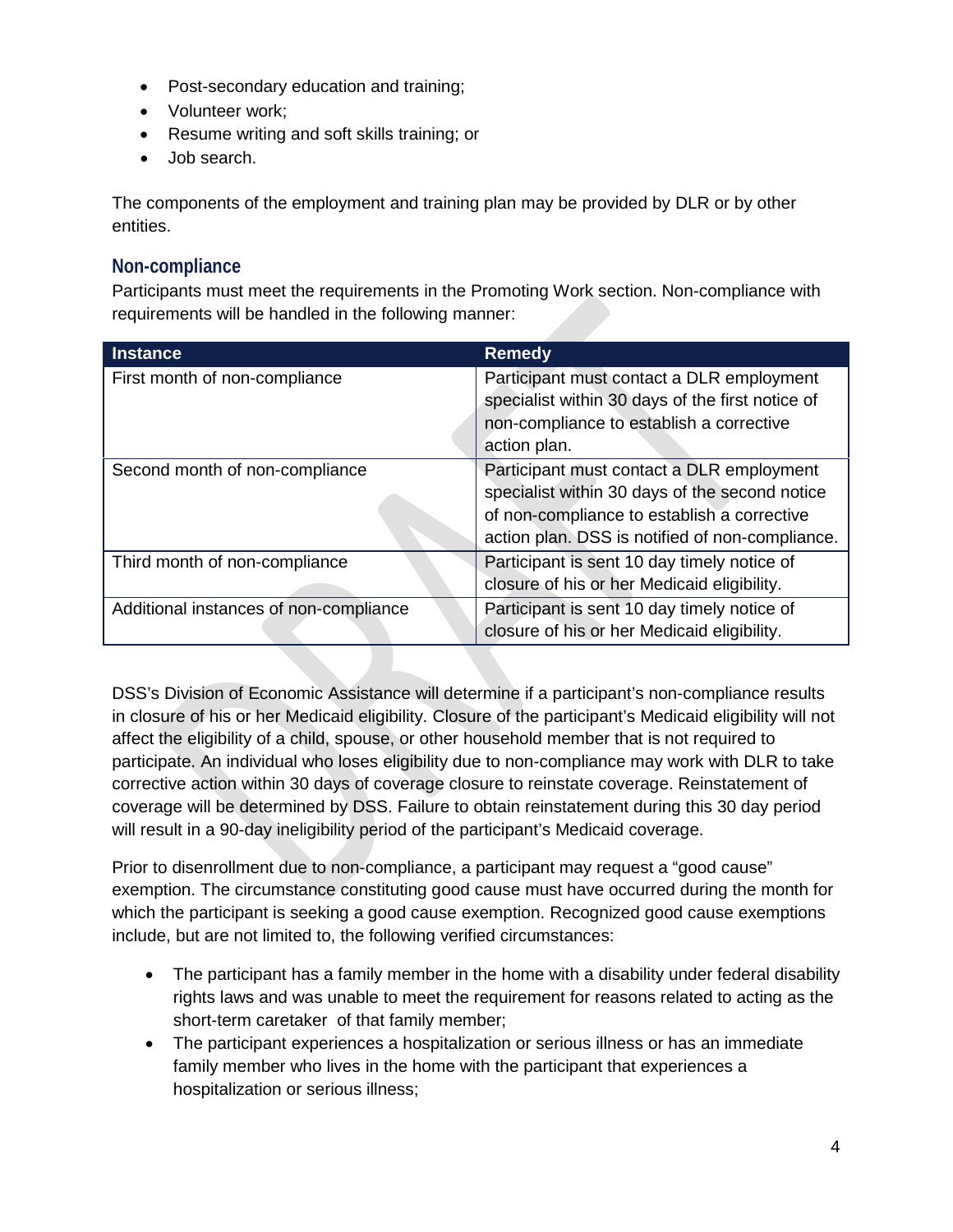- The participant experiences the death of a family member living with the participant;
- The participant experiences severe inclement weather (including a natural disaster) that renders him or her unable to meet the requirements; or
- The participant has a family emergency or other life-changing event. Examples include a divorce or domestic violence.

DSS's Division of Economic Assistance is responsible for determining whether a "good cause" exemption is granted.

#### **Promoting Health**

The Career Connector program is designed to improve health outcomes for participants by helping them find meaningful work. As noted in the Program Summary section studies have identified a correlation between work and wellbeing. In addition, the Career Connector program will focus on improving health outcomes for participants by promoting the utilization of preventative services with the intent of helping participants develop healthy habits. The program will accomplish this objective through the following mechanisms:

- 1. Increasing identification and treatment of chronic or behavioral health conditions.
- 2. Promoting Well-Adult visits, immunizations, and preventative dental visits.
- 3. Requiring one Well-Adult visit and one preventative dental visit during the period an individual is eligible for TMB to qualify for premium assistance.

Increased identification of chronic or behavioral health conditions will be accomplished through DLR's initial assessment. Treatment of these conditions may count as achievement of a monthly milestone. DSS's Division of Medical Services and DSS case managers will be primarily responsible for promoting preventative care.

# **Demonstration Benefits and Cost Sharing Requirements**

The benefits available under the demonstration are the same as those currently provided under the Medicaid state plan. In addition, the cost sharing requirements will be the same as currently required under the state plan with the exception of the premium assistance program.

The premium assistance program covers up to the previous year's TMB per member per month (PMPM) amount, which will assist participants in purchasing employer-sponsored health insurance or coverage through a Qualified Health Plan (QHP). Participants in the premium assistance program will be subject to the cost sharing terms and conditions of the plan they are enrolled in including any portion of premiums not covered by premium assistance and payment for any services not covered under employer-sponsored plan or the QHP.

### **Support Services**

DLR will form an integrated resource team to facilitate referrals to community and support services including vocational rehabilitation services. Participants will also be evaluated by DLR for Workforce Innovation and Opportunity Act (WIOA) support services, including:

- Transportation;
- Clothing; and
- Rent assistance.